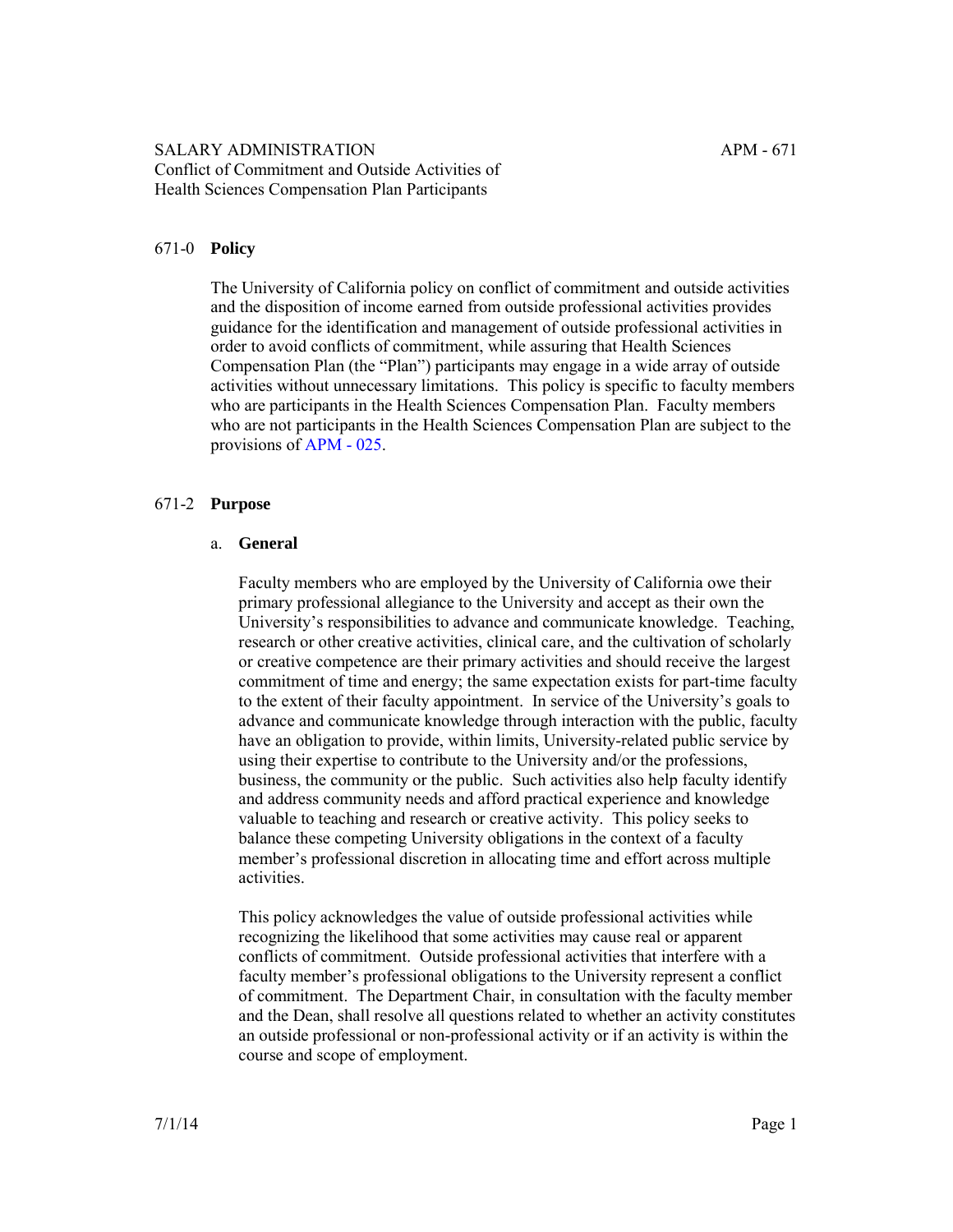> This policy manages conflict of commitment, defines which outside professional activities must be disclosed to the University, approved prior to engagement, and/or reported annually. This policy limits the amount of time a faculty member may devote to outside professional activities, describes the requirements when involving a student in outside professional activities, and defines the disposition of income earned from such activities.

Health Sciences Compensation Plan participants may engage in outside professional activities (other than patient care) only if they are deemed to be in Good Standing (see [APM - 670-10](http://ucop.edu/academic-personnel-programs/_files/apm/apm-670.pdf)) and may retain the income from outside professional activities only in accordance with the terms of this policy, the Plan, and the School Implementing Procedures.

#### b. **Related University Policy**

In addition to this policy on conflict of commitment and outside activities, Plan participants must comply with all University policies involving University intellectual property (see [APM - 740-18-c-3\)](http://ucop.edu/academic-personnel-programs/_files/apm/apm-740.pdf), conflict of interest and restrictions on compensation. See Appendix A for a list of other relevant University policies.

#### c. **School Implementing Procedures**

This policy provides a framework within which Implementing Procedures will be developed by each health sciences school that participates in the Plan. Additional Implementing Procedures may be developed for individual departments or organized research units. Departmental or Organized Research Unit Procedures must be consistent with the Plan and School Implementing Procedures and approved by the Dean. (See [APM - 670-80](http://ucop.edu/academic-personnel-programs/_files/apm/apm-670.pdf) for details related to School Implementing Procedures.)

School Implementing Procedures and changes to approved Implementing Procedures must be consistent with this policy, approved by the Chancellor, and approved by the President or the President's designee prior to implementation.

Affected Plan participants shall be provided the opportunity to review and comment on the proposed School Implementing Procedures, and any subsequent changes to School Implementing Procedures. The School Advisory Committee, described in [APM - 670-6-d,](http://ucop.edu/academic-personnel-programs/_files/apm/apm-670.pdf) shall advise the Dean on School Implementing Procedures developed in accordance with this policy.

School Implementing Procedures must reference the Plan, this policy, and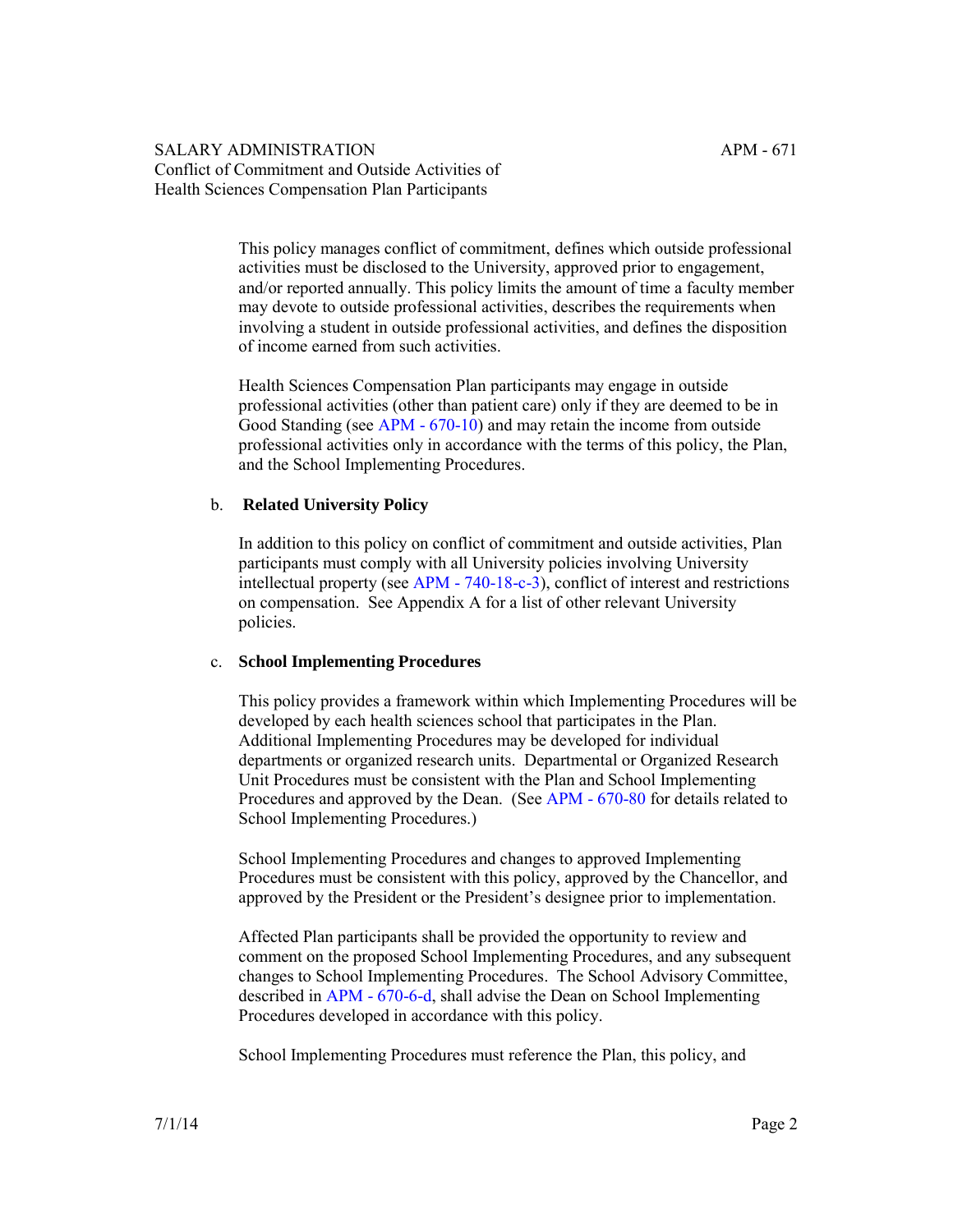- The University's Conflict of Interest Code, adopted pursuant to the requirements of the Political Reform Act of 1974, which requires designated University employees to disqualify themselves from participating in University decisions in which they have a personal financial interest; and
- The Political Reform Act of 1974, including the Academic Decision Regulation, which provides instruction on where to obtain information on disclosure and disqualification requirements; and
- The Policy on the Requirement to Submit Proposals and to Receive Awards for Grants and Contracts through the University.

# 671-4 **Definitions**

# a. **Outside Professional Activities**

Outside Professional Activities, compensated or uncompensated, and regardless of financial interest, are defined as those activities that are within a faculty member's area of professional, academic expertise and that advance or communicate that expertise through interaction with industry, the community, or the public. Outside additional teaching as described in APM - 671-10-a-(2)-(a) is included in this definition. Outside professional activities are distinct from nonprofessional activities, i.e., activities that are part of the faculty member's private life and are not expressly governed by University regulations or by the guidelines on outside professional activities. Outside professional activities must not interfere with a faculty member's professional obligation to the University.

# b. **Conflict of Commitment**

A conflict of commitment occurs when a faculty member's outside activities interfere with the faculty member's professional obligations to the University of California.

# c. **Conflict of Interest**

This policy does not cover conflict of interest; it covers only conflict of commitment. See Appendix A for relevant University policies concerning conflict of interest.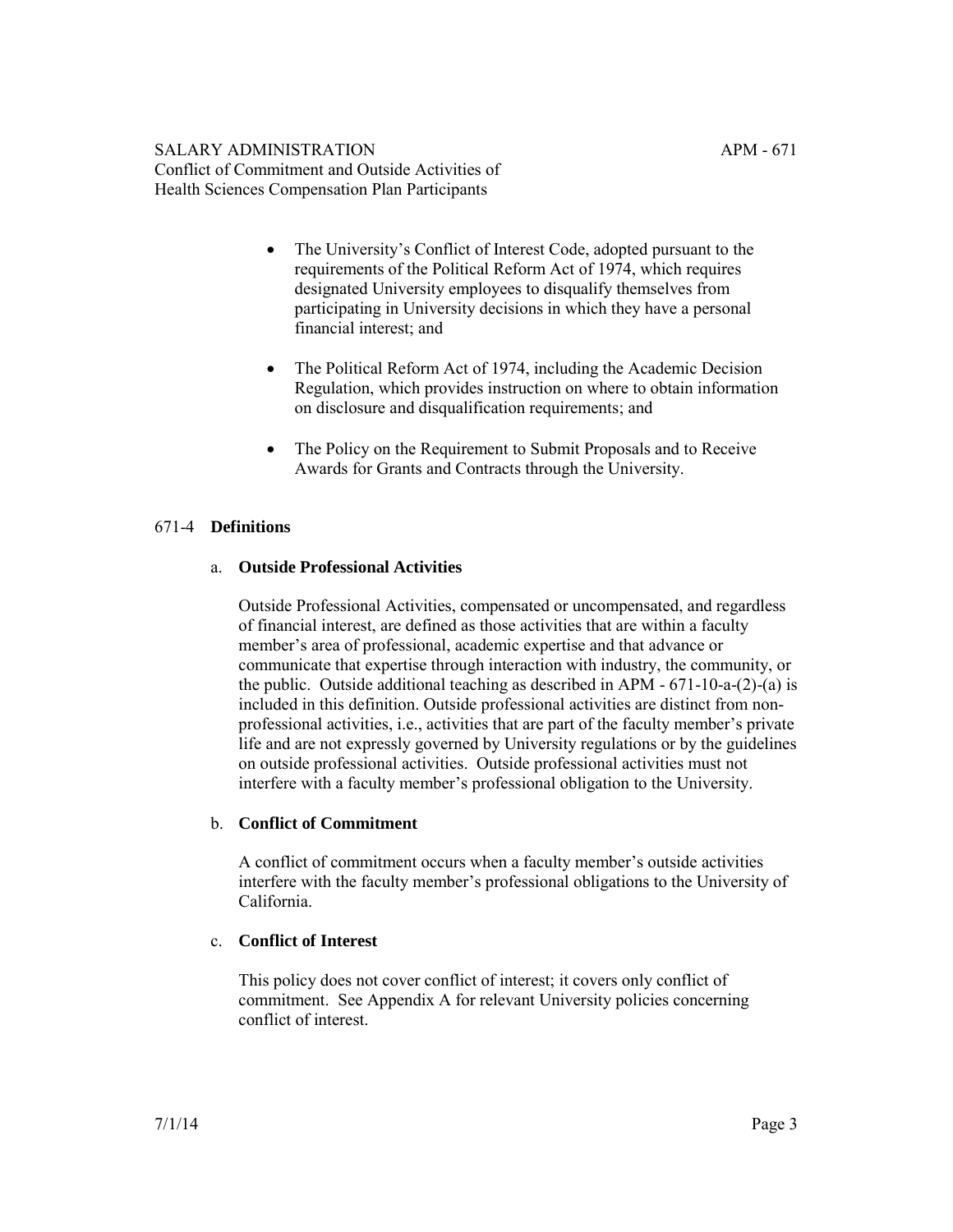# d. **Outside Consulting**

Outside consulting is one type of outside professional activity. It is defined as professional advice or service related to the faculty member's field or discipline, whether compensated or uncompensated, that furthers the interests of an entity outside the University of California.

# e. **A Day**

For purposes of this policy, a day is defined using common sense and customary practice. This definition may vary by campus and/or discipline. School or Departmental Implementing Procedures may include a more specific definition of a day.

# f. **Compensation**

Compensation for outside professional activities includes all types of remuneration (including stock and stock options) that have immediate or potential financial value, excluding customary honoraria,<sup>1</sup> reimbursement for reasonable travel expenses, and per diem expenses. <sup>2</sup>

# 671-6 **Responsibility**

# a. **Chancellor**

The Chancellor is responsible for overseeing compliance with this policy which includes:

- (1) Communicating policy requirements;
- (2) Developing Implementing Procedures and administrative mechanisms for disclosure, prior approval of Category I activities, and annual reporting (see APM - 671-10, Guidelines, for a description of Categories I, II, and III activities, APM - 671-10-a-(1) and Appendix B for prior approval requirements, and APM - 671-10-a-(2) and Appendices C and D for annual reporting requirements);

 $\overline{a}$ 1 See APM - 666

<sup>&</sup>lt;sup>2</sup> See Business and Finance Bulletin G-28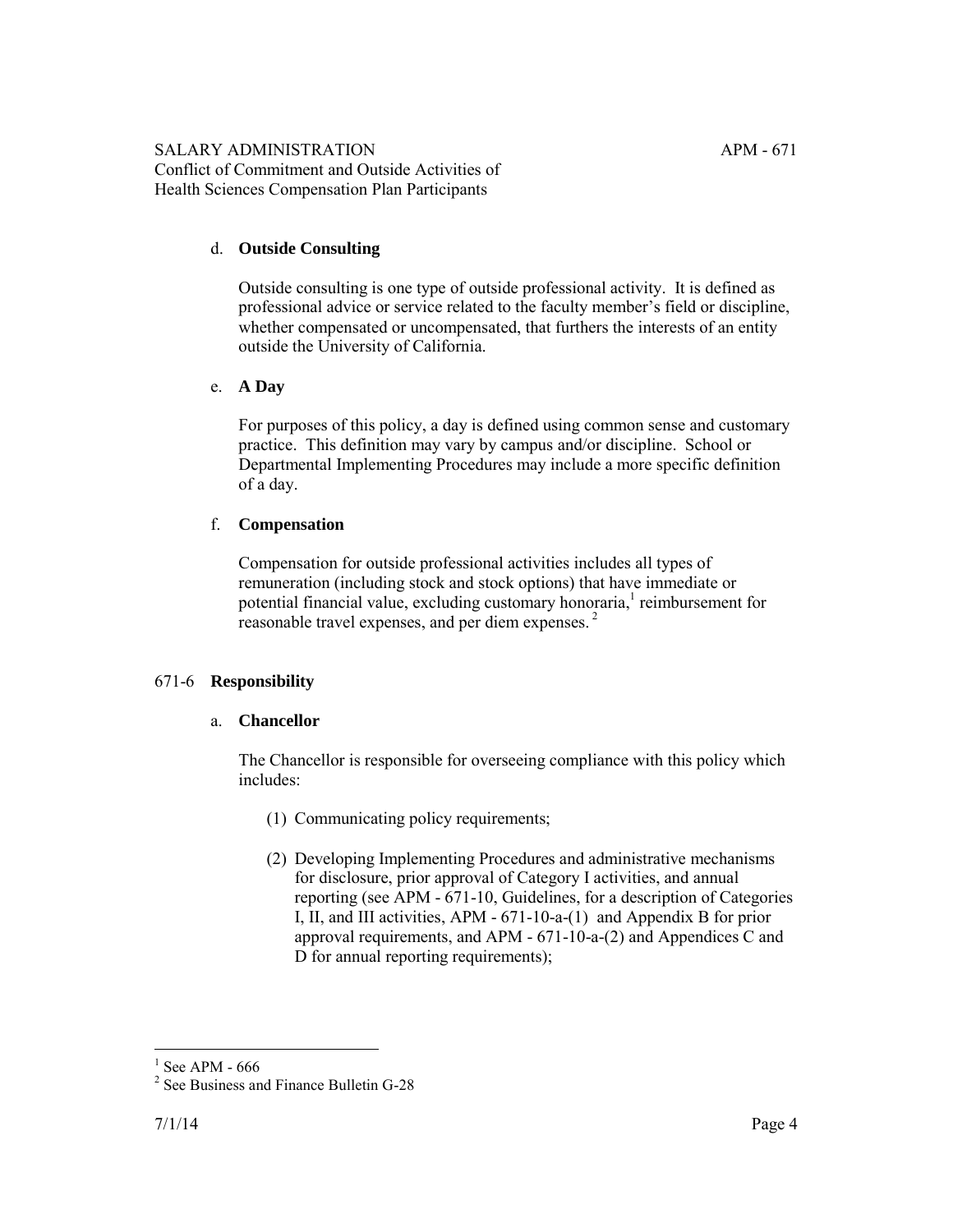- (3) Developing procedures to identify and resolve, if possible, conflicts between a faculty member's commitment to generating University revenue within the Plan and his or her outside professional activities; and
- (4) Establishing a deadline for submission of annual reports.

#### b. **Faculty**

Faculty are responsible for complying with this policy, including:

- (1) Maintaining Good Standing per the terms of the Plan (School or Department) that governs the faculty member's appointment;
- (2) Obtaining prior written approval for engagement in Category I activities (see APM - 671-10, Guidelines, for description of Categories I, II, and III activities, APM - 671-10-a-(1) and Appendix B for prior approval requirements);
- (3) Maintaining a running total of annual earnings from, and time spent on, all outside professional activities;
- (4) Depositing all income that exceeds the earnings approval threshold into the Plan (see APM - 671-8-c) with the exception of income earned from Category III activities (see APM - 671-10-a-(3) for a description of Category III activities) and certain other activities listed in APM - 671-10-b;
- (5) Obtaining prior written approval to engage in outside professional activities that may result in exceeding the total annual time and/or earnings approval thresholds;
- (6) Submitting annual reports of all Category I and II activities and compensation earned from such activities (or the lack thereof) to the Department Chair (see APM - 671-10-a-(2) and Appendices C and D for annual reporting requirements);
- (7) Attesting to adherence with the requirements of the policy in the annual report;
- (8) Disclosing any current or prospective outside professional activity to the Department Chair if in doubt as to whether there is a conflict of commitment; and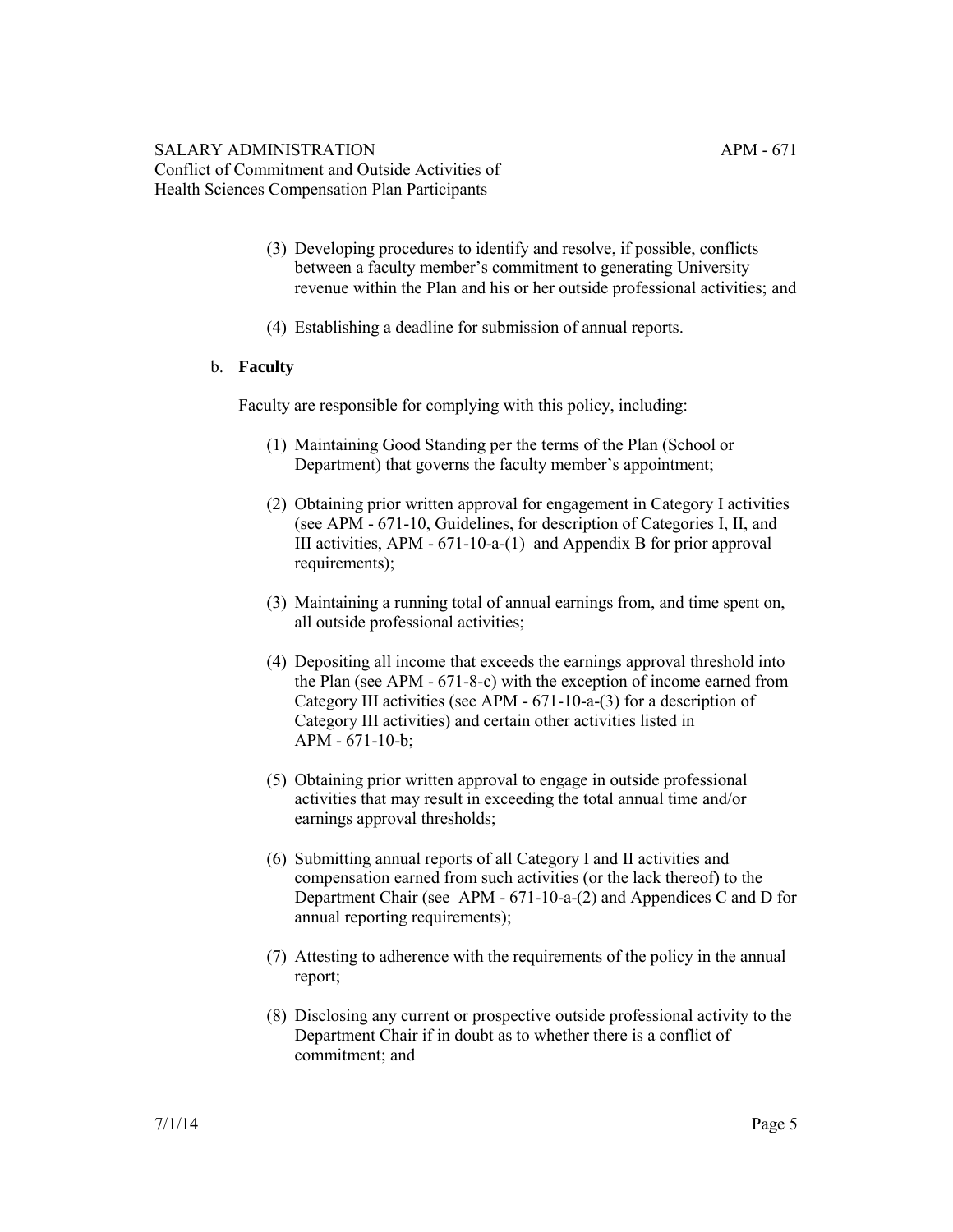(9) Obtaining prior approval from the Department Chair before involving a student in an outside professional activity (see APM - 671-8-f).

# 671-8 **General Principles**

# a. **Obligations to the University**

Outside professional activities must be undertaken in a manner consistent with the faculty member's professional obligations to the University. Outside activities must not conflict with the faculty member's obligations to students, colleagues, or to the University as a whole. In order to fulfill those obligations, faculty members must maintain a significant presence on campus, meet classes, keep office hours, hold examinations as scheduled, be accessible to students and staff, be available to interact with University colleagues, and share service responsibilities throughout every quarter or semester of active service.

# b. **Time Limits**

School Implementing Procedures must specify the maximum number of days which Plan participants may devote to compensated and uncompensated outside professional activities that may not be less than 21 days and may not exceed 48 days annually.<sup>3</sup> The School Implementing Procedures may allow departments or organized research units to set more restrictive limits than the maximum of 48 days, but such limits shall not be less than 21 days of compensated and uncompensated outside professional activity. Prior to implementing or revising the limit on the number of days that may be devoted to outside professional activities, affected Plan participants shall be provided an opportunity to review and comment on the proposed limit.

# c. **Annual Outside Professional Activities Earnings Approval Threshold**

(1) The maximum annual outside professional activities approval threshold set by the Provost and Executive Vice President shall be up to \$40,000 or 40 percent of the fiscal-year base salary scale (scale 0), whichever is greater, for an individual faculty member's rank and step. The Provost and Executive Vice President may re-evaluate the maximum approval threshold periodically, adjust the maximum approval threshold for inflation on a periodic basis in accordance with the California Consumer Price Index (CPI), and publish it in the Academic Salary Scales.

 $\overline{a}$  $3$  The maximum number of days allowed shall remain consistent with time limits established for outside professional activities in APM - 025.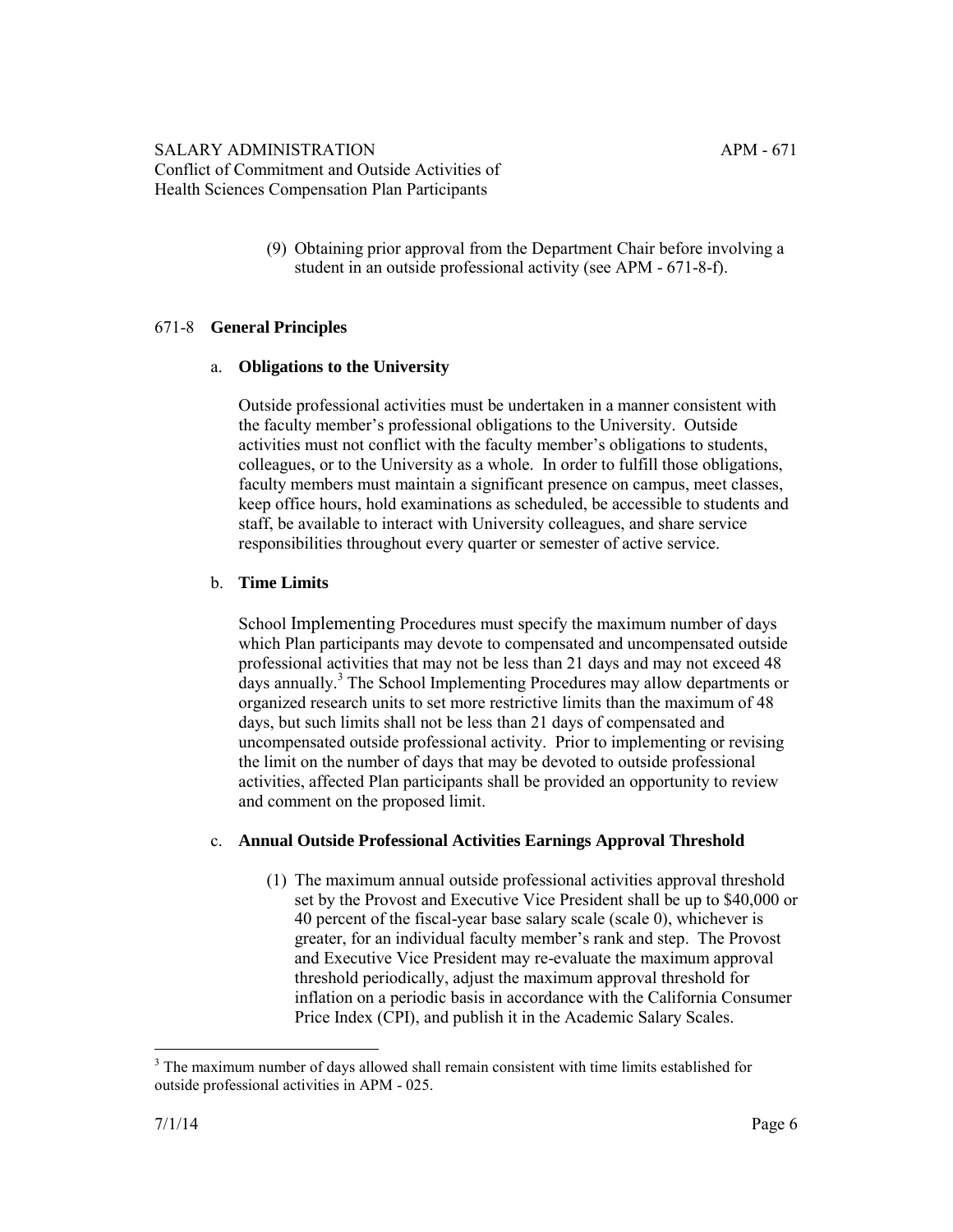Individual School, Department, or Organized Research Unit Implementing Procedures may choose a threshold lower than the maximum set by the Provost and Executive Vice President.

(2) A Plan participant who has satisfied the Good Standing Criteria established in accordance with [APM - 670-10,](http://ucop.edu/academic-personnel-programs/_files/apm/apm-670.pdf) who has not exceeded the limit on the number of days devoted to outside professional activities established in School Implementing Procedures, and whose annual earnings from all outside professional activities will not exceed the approval threshold is allowed to engage in outside professional activities (other than patient care) in accordance with all applicable University policies.

# d. **Retention/Non-retention of Income**

- (1) Income earned above the approval threshold, with the exception of income earned from Category III activities (see APM - 671-10-a-(3) for a description of Category III activities) and certain other activities listed in APM - 671-10-b, must be deposited to the Plan.
- (2) School Implementing Procedures must clearly describe the types of activities for which time limits and earned income apply toward the approval threshold.
- (3) Income due the Plan is subject to established Departmental and/or School assessment policies.
- (4) Departments have the authority to determine the amount of deposited income that may be set aside for academic enrichment. Academic Enrichment Accounts are established by departments to support the academic, research and professional development activities of the faculty by allowing direct charge or reimbursement of business-related expenses.
- (5) Departments have the authority to distribute a portion of or the entire amount of the deposited income, after assessment, and with the exception of income set aside for academic enrichment, to the individual faculty member, consistent with applicable law and University policies.

# e. **Exception Requests**

Each Plan participant shall be responsible for maintaining a running total of his or her time devoted to and annual earnings derived from all outside professional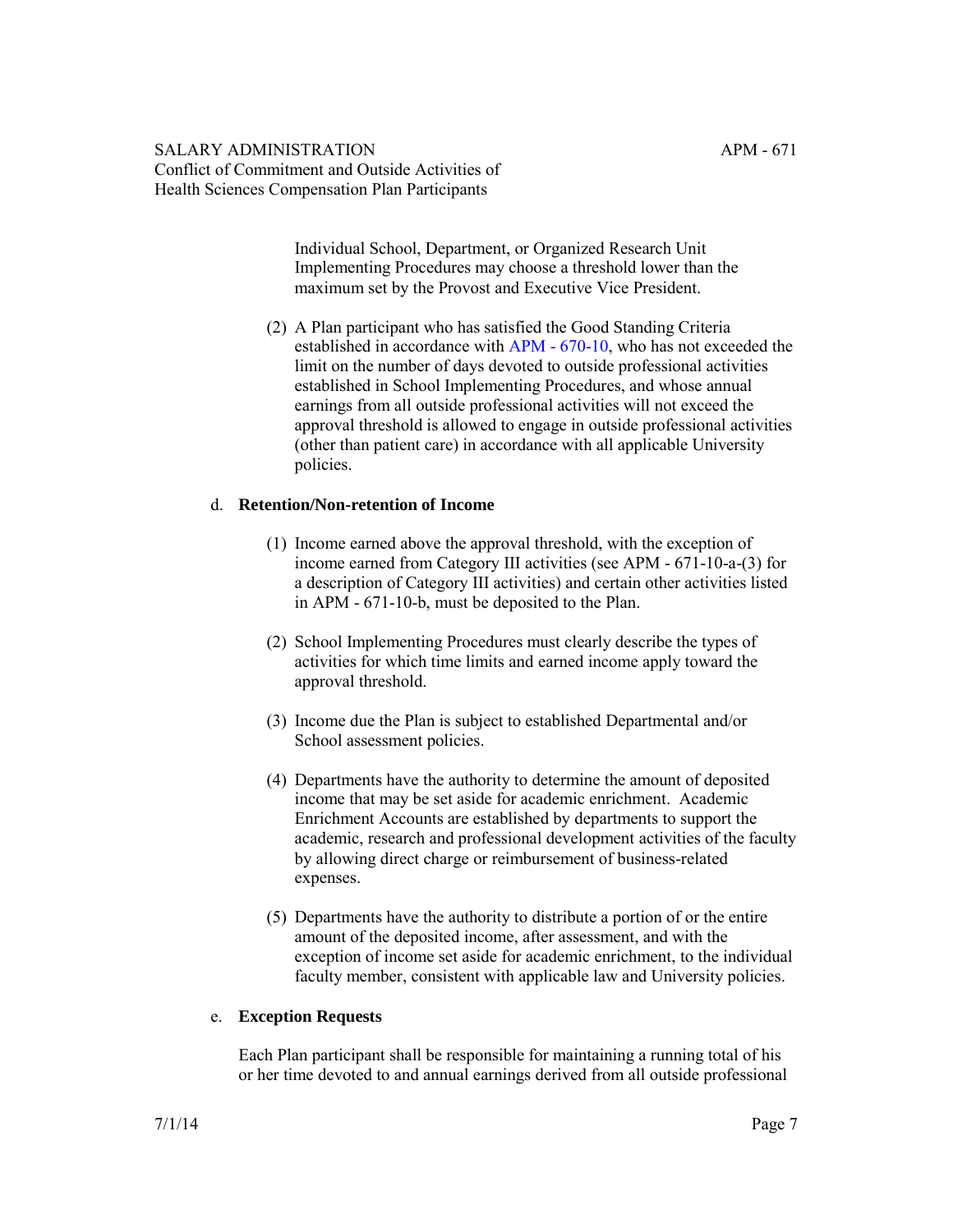activities whether they exceed the time or earnings threshold and whether the funds are due to the Plan. If a Plan participant wishes to engage in an activity that might reasonably be expected to cause his or her time and/or total annual earnings from outside professional activities to exceed the annual approval threshold, then the Plan participant must request prior written approval to engage in the activity. To request approval, the Plan participant is required to provide to his or her Department Chair, in writing, relevant details about the proposed engagement or schedule of engagements, the nature of the services to be provided, the person or entity(ies) who will receive and/or pay for the service, $4\overline{4}$ the anticipated period of service and/or days to be devoted to the activity, the total expected income from the activity, and the amount by which the participant's total annual earnings from outside professional activities are expected to exceed the threshold. Department Chairs shall forward to the Dean any request which requires review by the Dean and/or Chancellor, in accordance with School Implementing Procedures. After a Plan participant has received approval to engage in an activity that may cause his or her time allotment and/or annual earnings from outside professional activities to exceed the approval threshold, he or she must request the Department Chair's approval for any subsequent engagement(s). If such engagements are approved, they shall be undertaken with all related income accruing to the Plan unless an exception is approved in writing, in accordance with School Implementing Procedures.

Department Chairs and/or Deans may approve Plan participants' requests to engage in outside professional activities in accordance with School Implementing Procedures. However, School Implementing Procedures shall state that only the Chancellor or Chancellor's designee has the authority to approve any request which involves a Plan participant retaining earnings that exceed the maximum annual outside professional earnings approval threshold set by the Provost and Executive Vice President.

Plan participants shall immediately notify their Department Chairs if they inadvertently exceed the time limits or earnings threshold or if any of the information they provided in an approval request is inaccurate or has changed since the initial notification. For example, a participant should immediately notify his or her Department Chair if the earnings estimate from an outside professional activity was understated. Plan participants are subject to corrective action and disciplinary measures as outlined in APM - 671-26-b for violation, neglect, or manipulation of Plan requirements.

 $\overline{a}$ <sup>4</sup> When required to ensure appropriate patient confidentiality, the person or entity to be reported as recipient/payer for professional witness activities is the attorney or law firm requesting the services.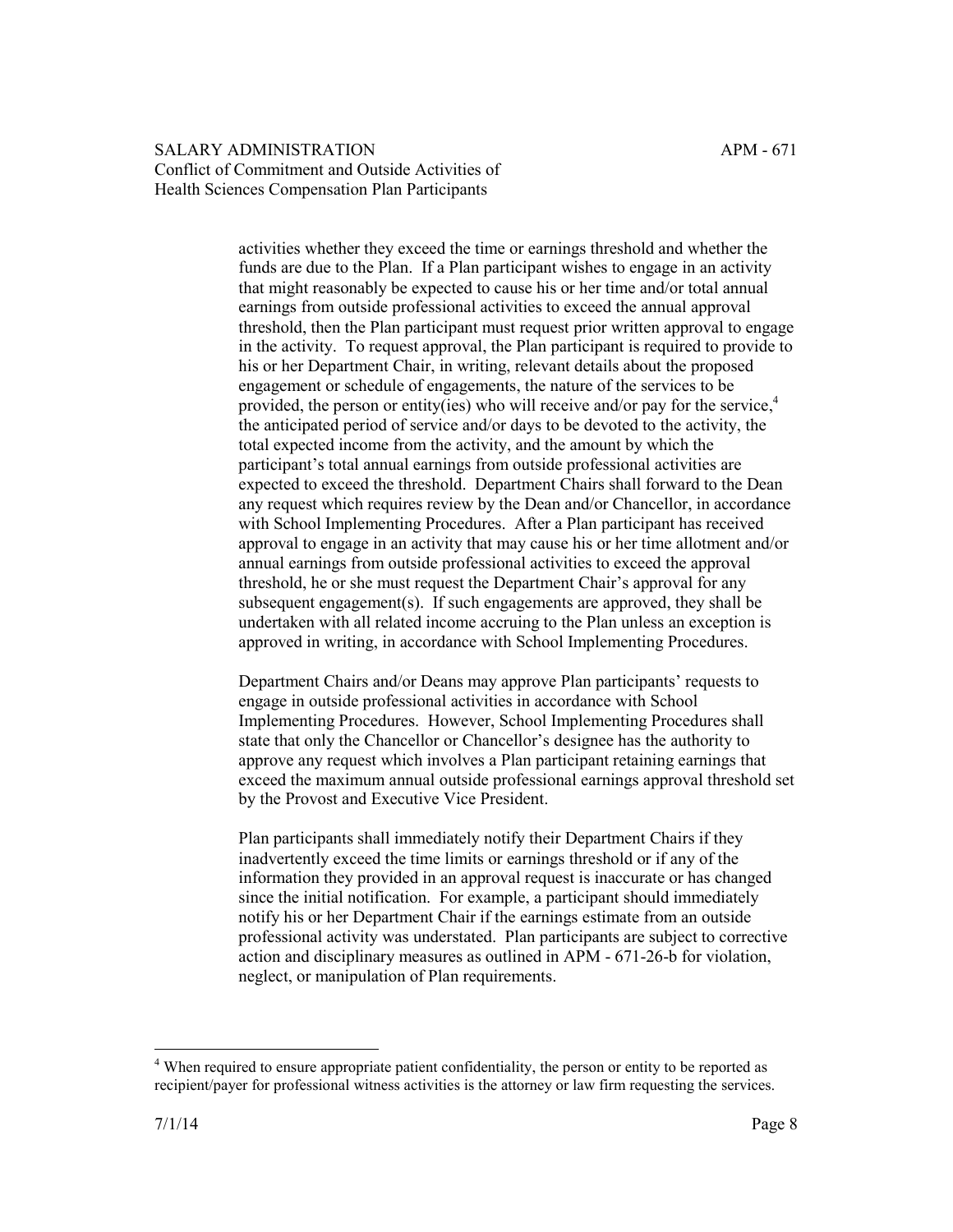# f. **Students**

Involvement of students in the outside professional activities of a faculty member may, under certain conditions, offer the student potential educational benefits. However, the relationship between the faculty member and the student must be protected from influences or activities that could interfere with the student's learning and must be consistent with the goals and ideals of the University (The Faculty Code of Conduct, [APM - 015\)](http://ucop.edu/academic-personnel-programs/_files/apm/apm-015.pdf). A faculty member involving a student in outside activities has the responsibility to ensure that the student's participation does not interfere with the student's academic obligations.

If the faculty member has, or expects to have, academic responsibility (instructional, evaluative, or supervisory) for the student, the faculty member must obtain prior written approval from the Department Chair before involving a student in an outside professional activity regardless of whether the faculty member is compensated for or has a financial interest in the activity. Involvement of students means any substantive activity in which the student participates, whether the student is compensated or uncompensated. The involvement of a student in the outside professional activity of a faculty member must not affect, positively or negatively, the faculty member's evaluation of the student's performance in any other context.

#### g. **Use of University Resources**

The use of University resources in connection with outside professional activities is subject to limitations. The Faculty Code of Conduct ([APM - 015,](http://ucop.edu/academic-personnel-programs/_files/apm/apm-015.pdf) Part II, C) defines the unauthorized use of University resources or facilities on a significant scale for personal, commercial, political, or religious purposes as a type of unacceptable conduct. The Standards of Ethical Conduct, as adopted by The Regents, state that University resources may only be used for activities that are undertaken on behalf of the University. The University's resources may not be used for private gain or for personal purposes.

# h. **Liability Coverage**

The University's liability and workers compensation coverage does not extend to activity that is outside of the course and scope of the participant's University employment. Some outside professional activities, particularly certain consulting and expert witness testimony, would generally be considered outside the course and scope of University employment, depending on the facts and circumstances of any given case. Questions about University liability coverage in connection with a specified activity or exposure should be discussed with the Office of Risk Services at the Office of the President.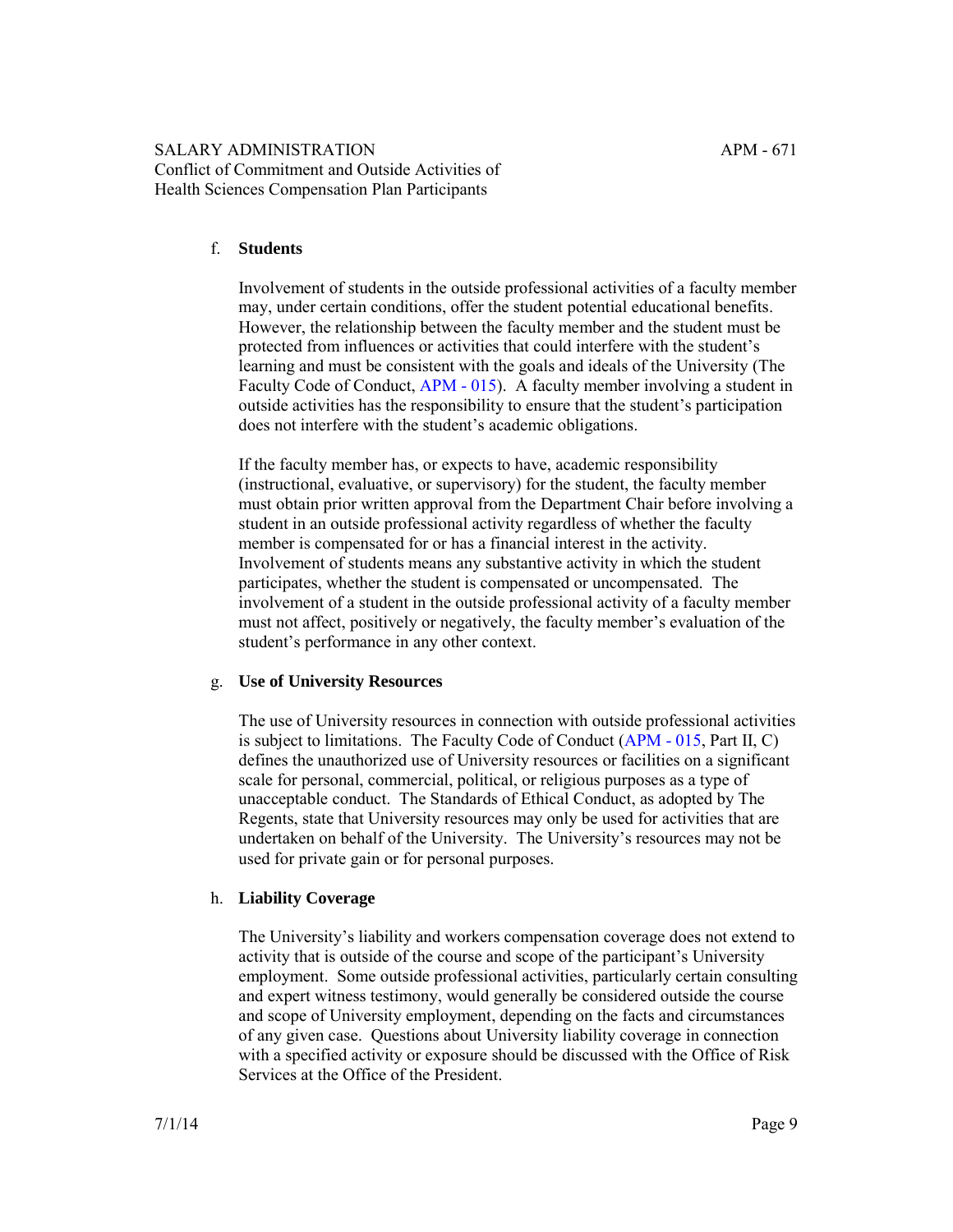#### 671-10 **Guidelines**

Professional activities are separated into three categories in the management of this policy. Categories I and II include activities that must be reported and -- in the case of Category I -- must receive prior approval before the faculty member engages in the activity. Category III activities are those that are within the course and scope of University employment and need not be approved or reported. When an activity falls into more than one category, it should be assigned to the category which requires more stringent reporting and prior approval, as applicable.

#### a. **Types of Outside Professional Activity**

Outside professional activities are categorized based on the extent to which they are likely to constitute conflict of commitment:

# (1) **Category I**

Category I activities are outside professional activities that are most likely to create a conflict of commitment because: 1) they are activities related to the training and expertise which is the individual's qualification for University appointment, but performed for a third party, and/or 2) they require significant professional commitment.

Category I activities require prior approval by the Chancellor and require disclosure in annual reporting. Approvals are generally for one fiscal year but may be granted for a longer term, not to exceed five years. Category I activities count toward the faculty member's time threshold for outside professional activities (see APM - 671-8-b, Appendix C, and School Implementing Procedures for definition of time limits), and earned income counts toward the earnings approval threshold (see APM - 671-8-c and School Implementing Procedures for definition of the earnings approval threshold).

Category I activities include, but are not limited to:

(a) Teaching, research, or administration of a grant<sup>5</sup> at an educational institution, trust, organization, government agency, foundation, or other entity outside of the University;

 $\overline{a}$ <sup>5</sup> Grants submitted on behalf of a professional society are exempt from this restriction, i.e., are not considered Category I activities.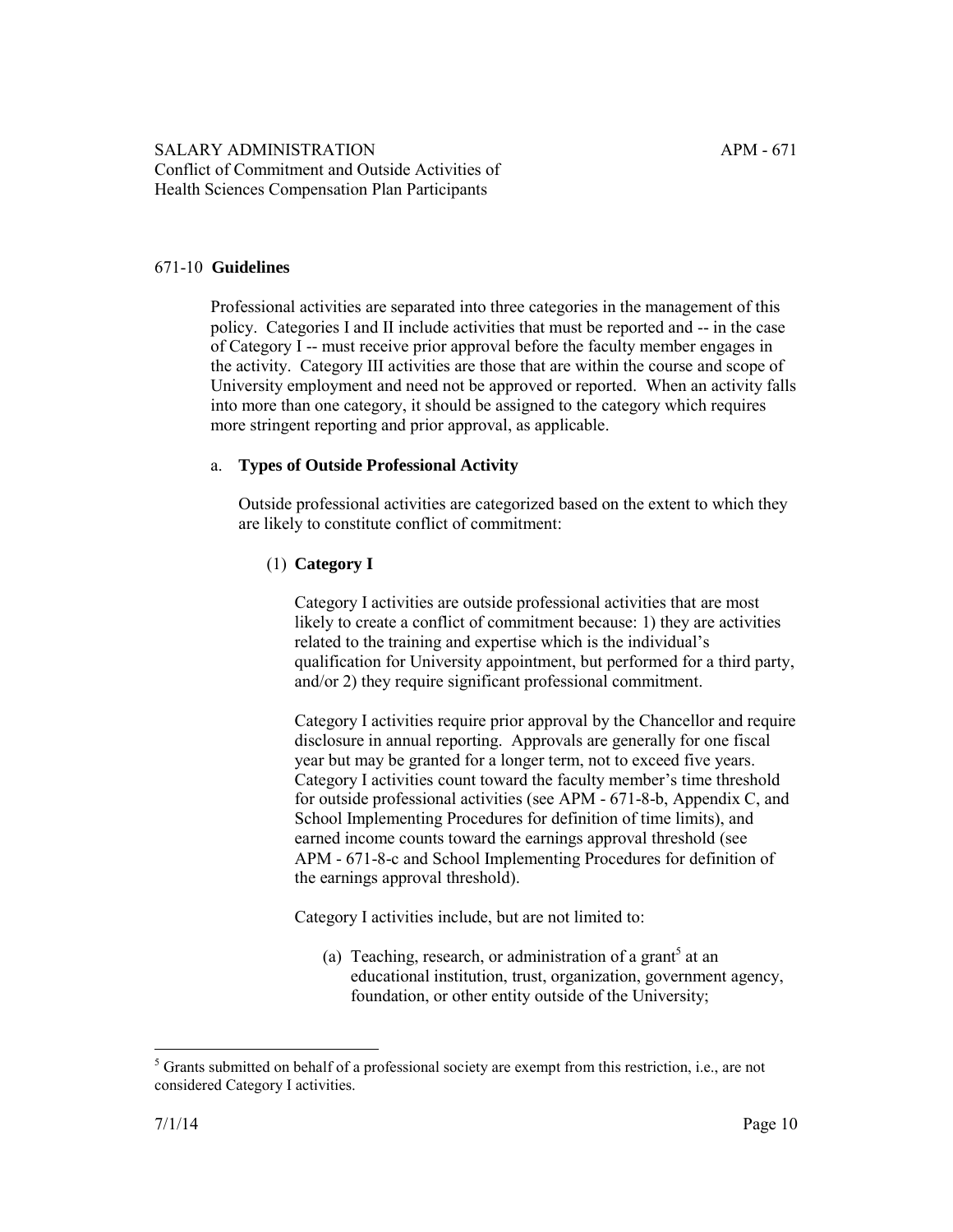- (b) Employment outside of the University;
- (c) Assuming a founding/co-founding role of a company;
- (d) Assuming an executive or managerial position outside of the University.<sup>6</sup>
- (2) **Category II**

Category II activities are typically shorter term outside professional activities that are outside the course and scope of University employment. Category II activities have a lesser potential for a conflict of commitment than do Category I activities.

Category II activities require disclosure in annual reporting under this policy, but do not require prior approval. Category II activities count toward the faculty member's time allotment for outside professional activities (see APM - 671-8-b, Appendix C, and School Implementing Procedures for definition of time limits). Income earned from these activities count toward the earnings approval threshold (see APM - 671-8-c and School Implementing Procedures for definition of the earnings approval threshold). Prior approval is required if the time and/or earnings thresholds are exceeded.

Examples of Category II activities include, but are not limited to:

- (a) Additional University-compensated teaching, including teaching for UNEX courses and programs (see [APM - 662](http://ucop.edu/academic-personnel-programs/_files/apm/apm-662.pdf), Additional Compensation: Additional Teaching), other continuing health education programs run by the University, and self-supporting UC degree programs;<sup>7</sup>
- (b) Consulting under the auspices of the University of California;
- (c) Consulting or testifying as an expert or professional witness;
- (d) Consulting for for-profit entities;
- (e) Consulting for non-profit entities;

 $\overline{a}$ 

<sup>6</sup> This does not include positions with professional societies.

 $<sup>7</sup>$  These are teaching activities outside of the assigned teaching load. If the department assigns the</sup> teaching activity, it is not considered an outside activity.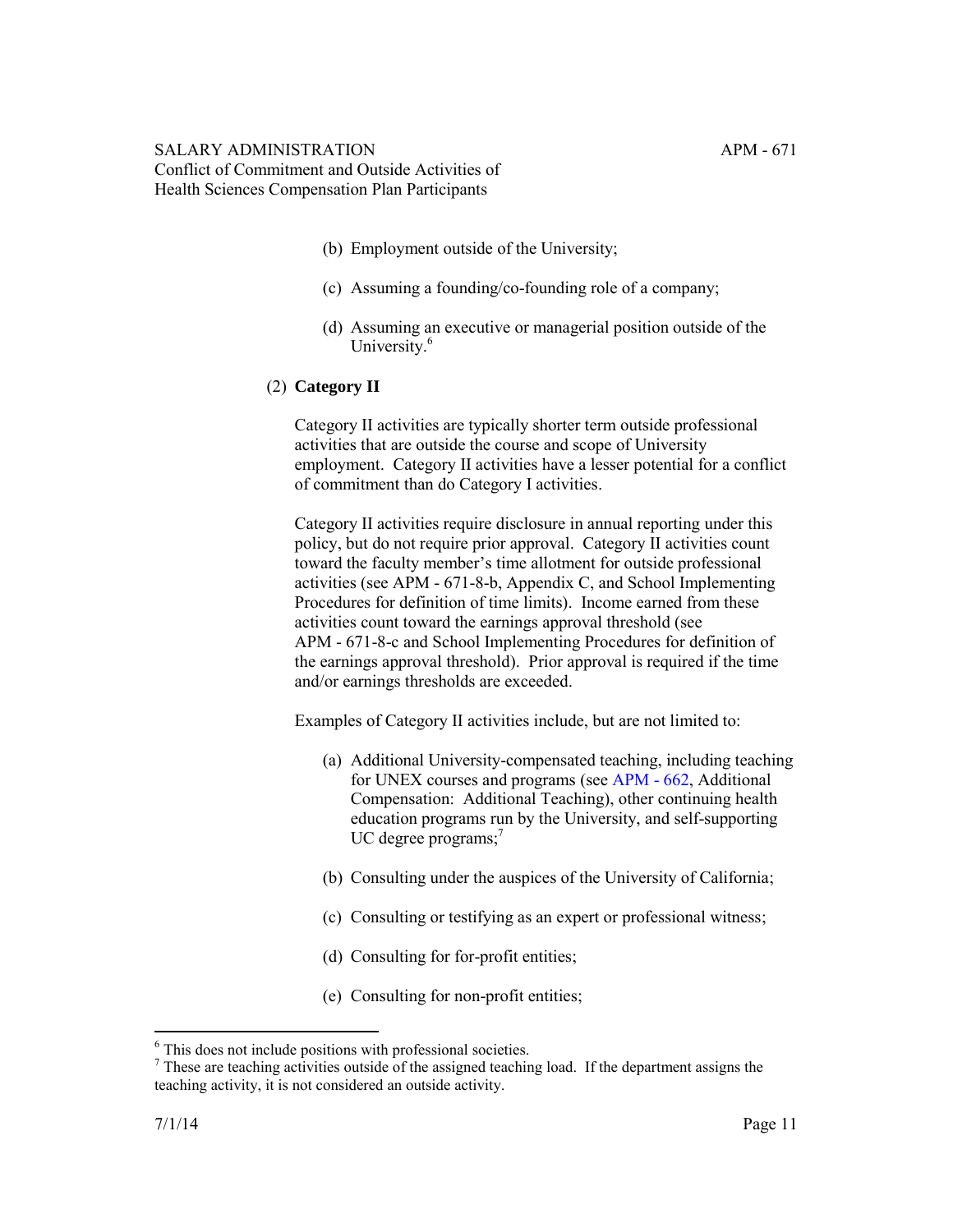- (f) Consulting for non-profit health or education-related organizations;
- (g) Consulting for government agencies;
- (h) Serving on a board of directors outside of the University whether compensated or uncompensated;
- (i) Providing or presenting a workshop for industry;
- (j) Providing outside consulting or compensated professional activities performed for entities such as the Los Alamos and Lawrence Livermore National Laboratories;<sup>8</sup>
- (k) Other income-generating activities specified in approved Implementing Procedures.

# (3) **Category III**

Category III activities are within the course and scope of University employment. As such, they are unlikely to raise conflict of commitment issues.

Category III activities, even if compensated, do not require disclosure in annual reporting or prior approval under this policy, do not count toward the faculty member's time threshold for outside professional activities, and the income does not count toward the earnings approval threshold. Nevertheless, these activities must not interfere with a faculty member's obligations to the University (see APM - 671-8-a).

Examples of Category III activities include, but are not limited to:

- (a) Serving on government or professional panels or committees or as an officer or board member of a professional or scholarly society;
- (b) Reviewing manuscripts; acting in an editorial capacity;

 $\overline{a}$ 

<sup>&</sup>lt;sup>8</sup> Because of the nature of their relationship to the University, consulting specifically for the Board of Governors Science and Technology Committee of Los Alamos National Security, LLC and Lawrence Livermore National Security, LLC does not require disclosure in annual reporting or prior approval and does not count toward the faculty member's maximum days of outside professional activities.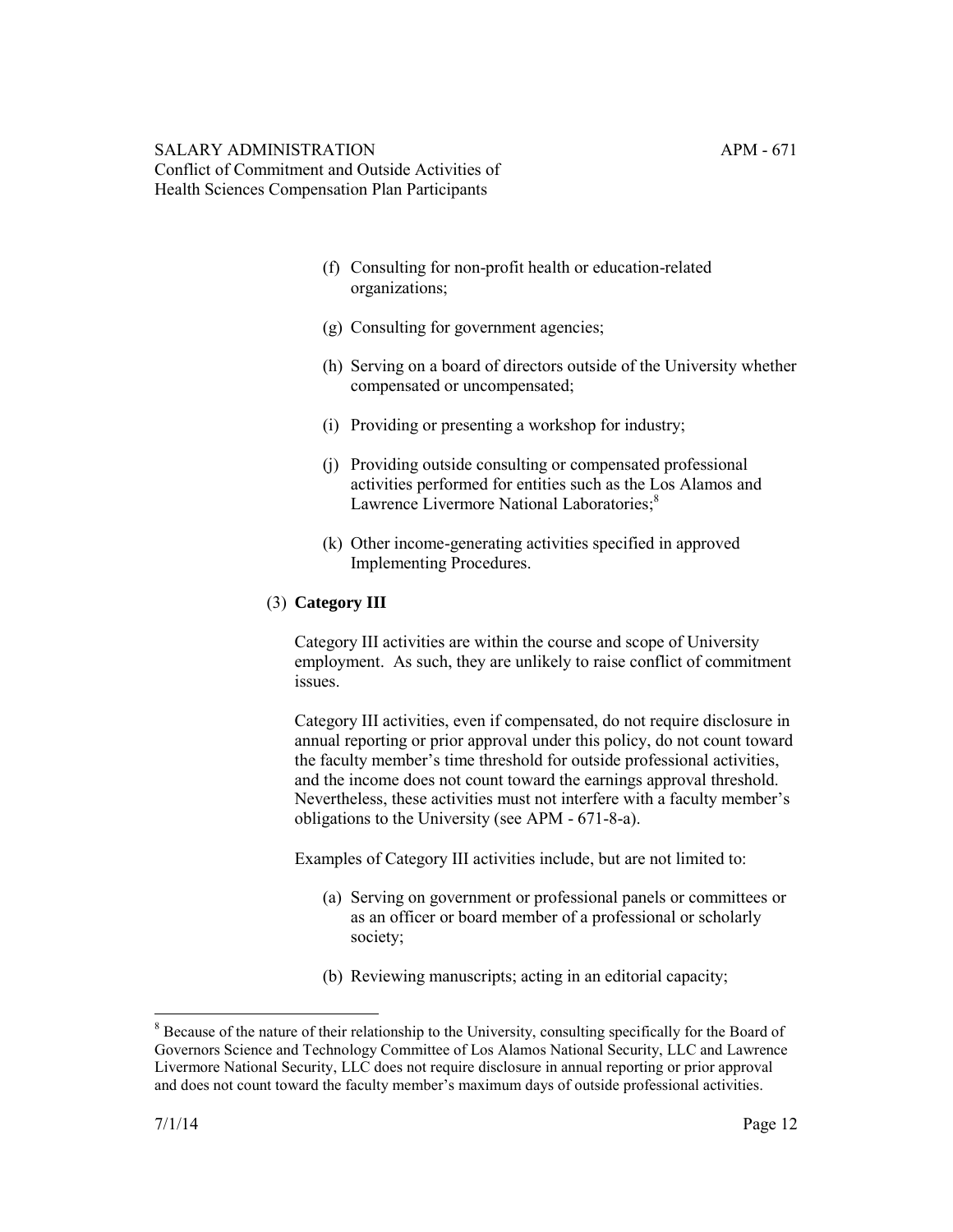- (c) Attending and presenting talks at university/academic colloquia and conferences; and
- (d) Developing scholarly or creative works.

#### b. **Other Activities**

Income from the following activities may be retained by Plan participants and does not count toward the earnings approval threshold. Time related to these activities does not count toward time limits.

- (1) Prizes, defined as gifts in recognition of personal achievements and not for services rendered;
- (2) Royalties, defined as shares of proceeds for contributions as authors or inventors, as allowed under the University's copyright and patent policies;
- (3) Honoraria, defined as payments by agencies outside the University for occasional lectures and similar public appearances beyond normal academic responsibilities to the University of California and which are not in return for other services, whether given directly or indirectly;
- (4) University honoraria, defined as payment for occasional lectures or similar services performed on a University of California campus as permitted by Academic Personnel Policy (see [APM - 666,](http://ucop.edu/academic-personnel-programs/_files/apm/apm-666.pdf) Additional Compensation: Honoraria) and relevant campus policies;
- (5) Administrative stipends;
- (6) Income from a profession unrelated to the training and experience which is the individual's qualification for University appointment.

#### c. **Disclosure Requirements**

Faculty are responsible for disclosing all situations that may raise conflict of commitment issues in the following manner: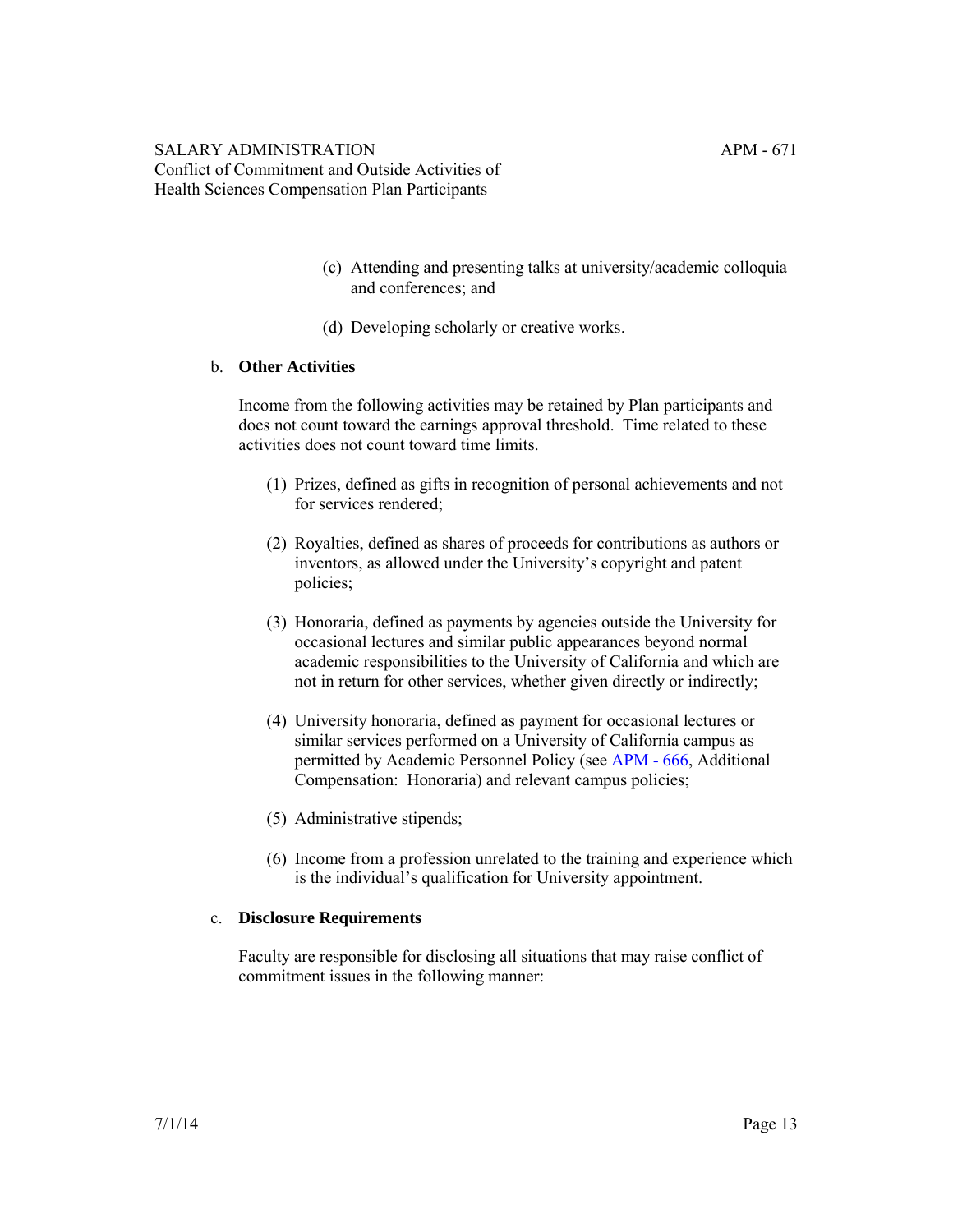# (1) **Prior Approval Requirements**

All Category I activities and requests to exceed the time or the earnings approval threshold require prior written approval from the Chancellor in advance of performing the activity.

#### (2) **Reporting Requirements**

All faculty must provide an annual report of outside professional activities to their Department Chairs each year, even if the faculty member did not engage in outside professional activities during the year. Faculty must report annually all Category I and II outside professional activities that were conducted during the prior 12 months, including activities conducted during normal service periods and during periods of leave with pay. All earnings derived from these activities must be reported as well.

#### 671-14 **Eligibility**

#### a. **Faculty subject to APM - 671**

All participants in the Health Sciences Compensation Plan are subject to the provisions of this policy.

#### b. **Recalled Faculty**

Faculty who have retired and are recalled to active service for appointments at or less than 43 percent time and who are participants in the Health Sciences Compensation Plan are subject to the provisions of this policy.

#### c. **Faculty on Leave**

Faculty who engage in professional activities while on approved leaves with pay such as sabbatical and vacation must comply with requirements for disclosure, prior approval, and annual reporting for outside professional activities. These activities, as well as professional activities performed during the evenings and weekends, count toward the annual time limits and earnings approval threshold. School Implementing Procedures must describe the requirements for disclosure, prior approval, and annual reporting for outside professional activities and earnings during periods of leave without pay.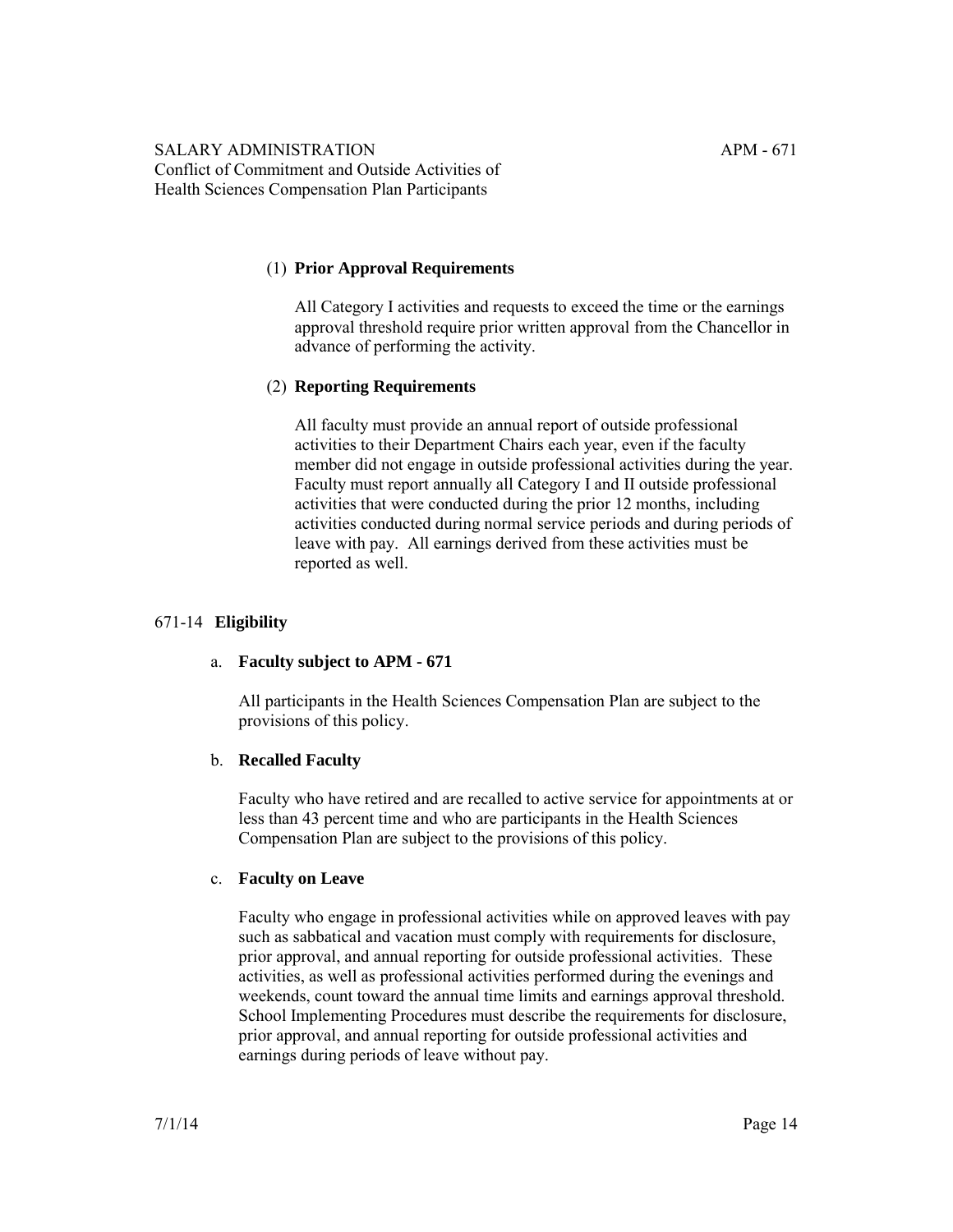# d. **Faculty Administrators**

Faculty administrators are covered under this policy, but they are also subject to the provisions in [APM - 240](http://ucop.edu/academic-personnel-programs/_files/apm/apm-240.pdf), Deans, [APM - 241](http://ucop.edu/academic-personnel-programs/_files/apm/apm-241.pdf), Faculty Administrators (Positions Less Than 100%), and [APM - 246](http://ucop.edu/academic-personnel-programs/_files/apm/apm-246.pdf), Faculty Administrators (100% Time).

# 671-16 **Restrictions**

- a. A faculty member shall not engage in any outside professional activity that creates a conflict of commitment.
- b. Patient care (clinical) activities must be provided within the University setting, or as part of an approved affiliation agreement or professional service agreement. All clinical income is due to the Plan. In no case will Plan participants be allowed to retain income from patient care (clinical) activities.

# 671-24 **Authority**

# a. **President**

This policy may be amended or repealed by the President, following consultation with the Health Sciences Chancellors, Deans, and the appropriate Academic Senate Committee(s).

# b. **Chancellor**

The Chancellor shall issue campus or School Implementing Procedures that further refine APM - 671 and has the authority to approve Category I requests and individual exceptions under this policy.

# c. **Deans**

Deans have authority to determine whether faculty are meeting established standards and requirements.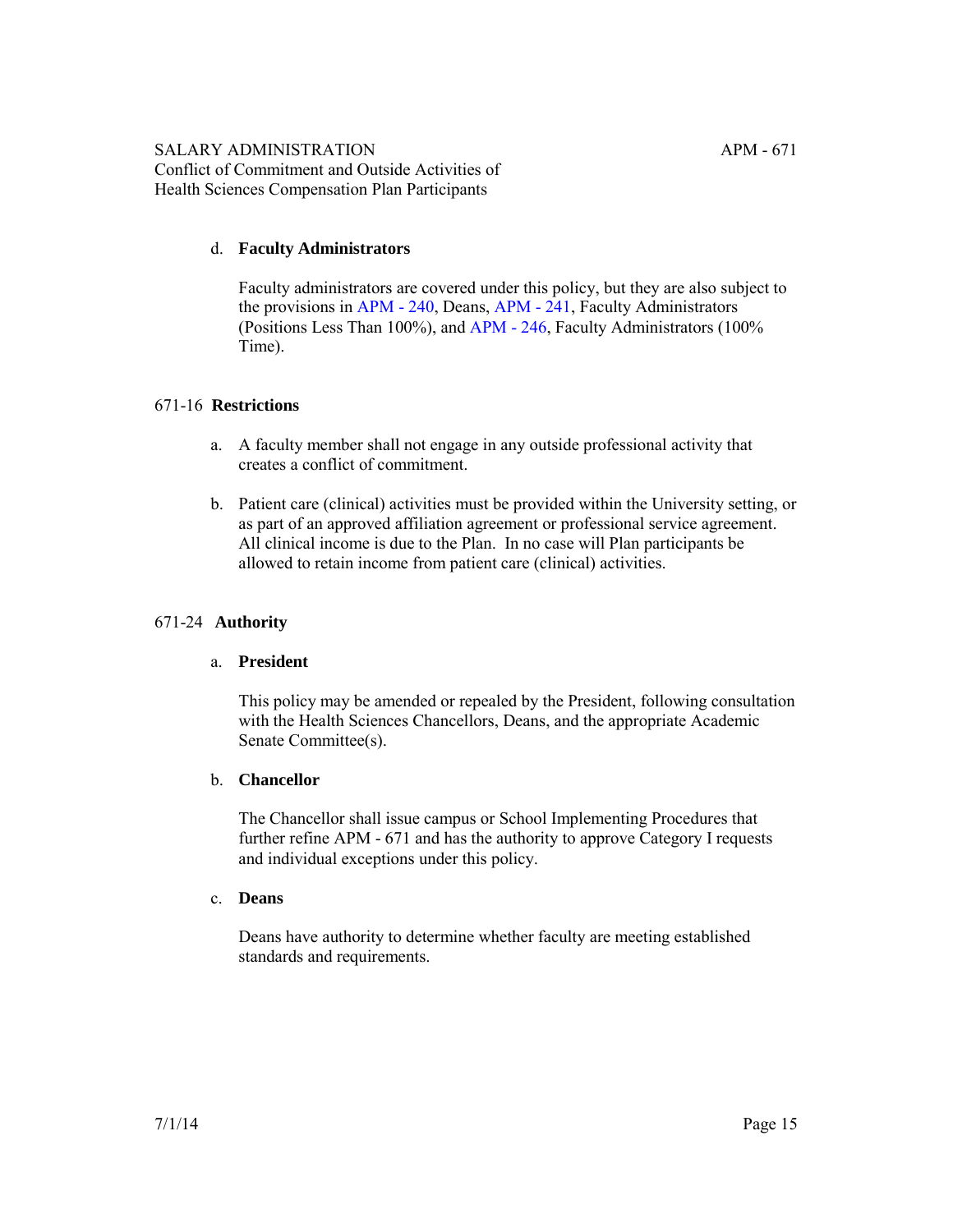#### 671-26 **Non-compliance**

#### a. **Monitoring and Compliance**

Department Chairs shall monitor compliance with this policy by collecting and reviewing annual reports and shall consult with the Dean about any concerns. The Dean shall review the Department Chairs' annual reports of outside professional activities each year.

#### b. **Consequences for Non-compliance**

School Implementing Procedures shall clearly state that the University reserves the right to impose administrative remedies and/or to take corrective action and disciplinary measures toward any faculty member who fails to comply with Implementing Procedures on outside professional activities.

Situations where faculty will be considered out of compliance include, but are not limited to, the following:

- (1) Failure to remit income due to the Plan as required by School Implementing Procedures;
- (2) Failure to obtain prior written approval for Category I activities or for involving a student in outside professional activities (see APM - 671-8-f);
- (3) Failure to comply with time limits for Categories I and II activities; and
- (4) Failure to disclose and describe accurately the nature and scope of Categories I and II outside professional activities and earnings derived from those activities as required by School Implementing Procedures.

If the Department Chair or the Dean has reason to believe that a faculty member has not complied with the School Implementing Procedures, the Dean may take appropriate corrective action. A procedure for hearing and resolving disputes about corrective action shall be provided in the School Implementing Procedures. Corrective action refers to the discontinuation of certain privileges available only to Plan participants, in particular the opportunity to earn and receive compensation above the fiscal-year salary scale through the Plan.

Corrective actions may include, but are not limited to, the following: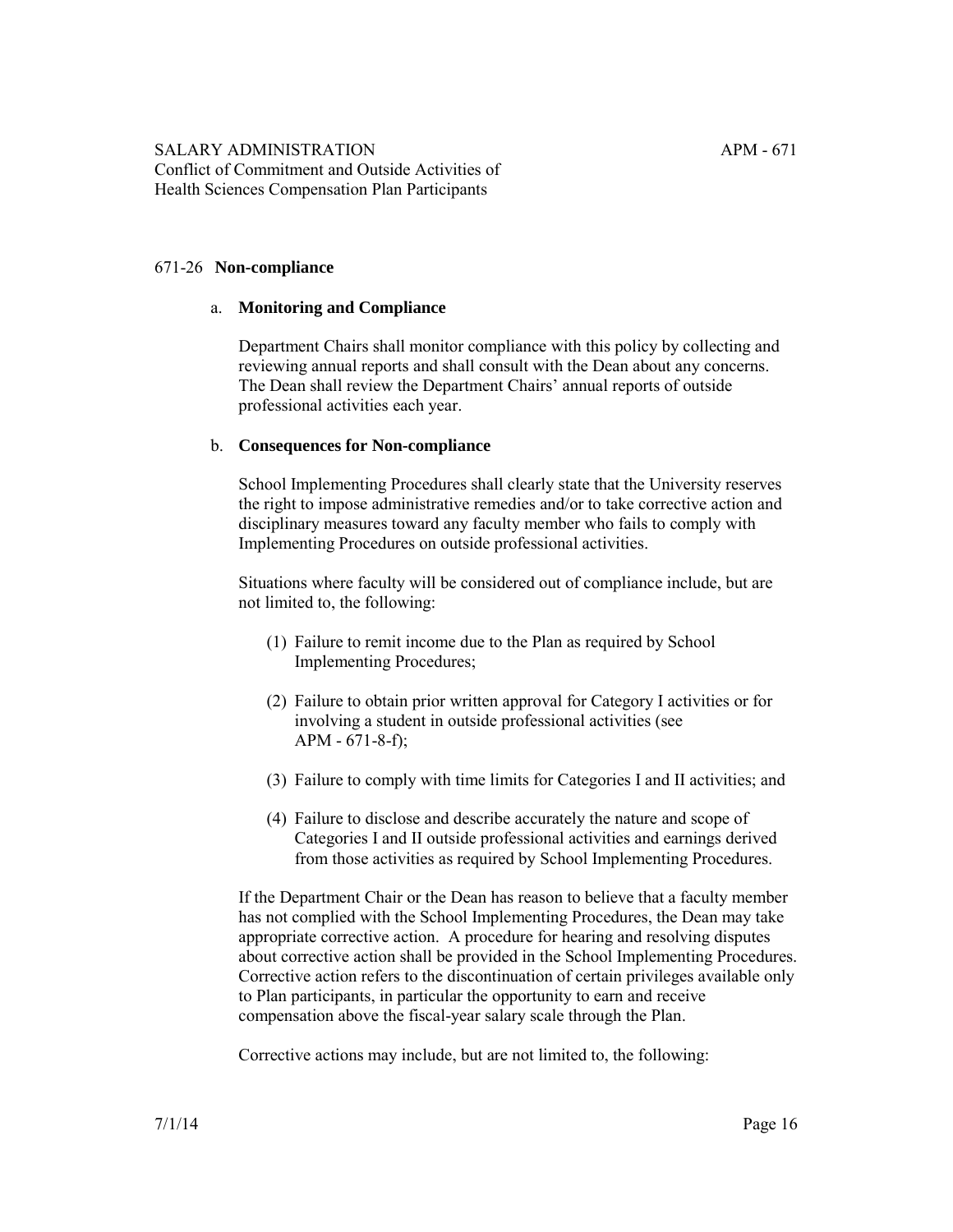- (1) Incentive or bonus compensation (Z compensation) may be suspended until such time as the faculty member complies with the provisions of the Plan and the provisions of the Implementing Procedures;
- (2) Additional negotiated compensation (Y compensation) may be set with consideration of the faculty member's prior performance, including compliance with Implementing Procedures.

Compensation established in accordance with the Health Sciences Compensation Salary Scales (X, X' compensation) shall not be reduced as a corrective action unless the faculty member is placed, by Chancellorial exception, on the fiscalyear salary scale (Scale 0).

Reductions in compensation are not always the result of corrective action and may also occur for other reasons such as insufficiency of current year income and contingency reserves. Whenever there are reductions in compensation, faculty shall be notified in writing by the Department Chair. In addition, corrective action will not preclude administrative remedies, sanctions or disciplinary measures in accordance with [APM - 016](http://ucop.edu/academic-personnel-programs/_files/apm/apm-016.pdf), University Policy on Faculty Conduct and the Administration of Discipline and [APM - 150,](http://ucop.edu/academic-personnel-programs/_files/apm/apm-150.pdf) Non-Senate Academic Appointees/Corrective Action and Dismissal. Violations by faculty members of either the time limits or earnings approval thresholds for outside professional activities represent an unauthorized use of University resources and/or retention of funds that belong to the University.

# c. **Complaints and Appeals**

A faculty member who has a complaint about an issue related to outside professional activities should first try to resolve the issue at the departmental level. If the complaint cannot be resolved through discussions at the department level, the faculty member's complaint and the Department Chair's response should be documented in writing. If a faculty member disagrees with the Department Chair's decision, he or she should file a formal complaint with the Dean. The Dean will charge the School Advisory Committee with fact-finding. Both the Chair or the Chair's designee and the faculty member will have the right to be heard by the Committee. The Committee will issue a formal recommendation for resolution to the Dean. The Dean makes the decision based on this recommendation.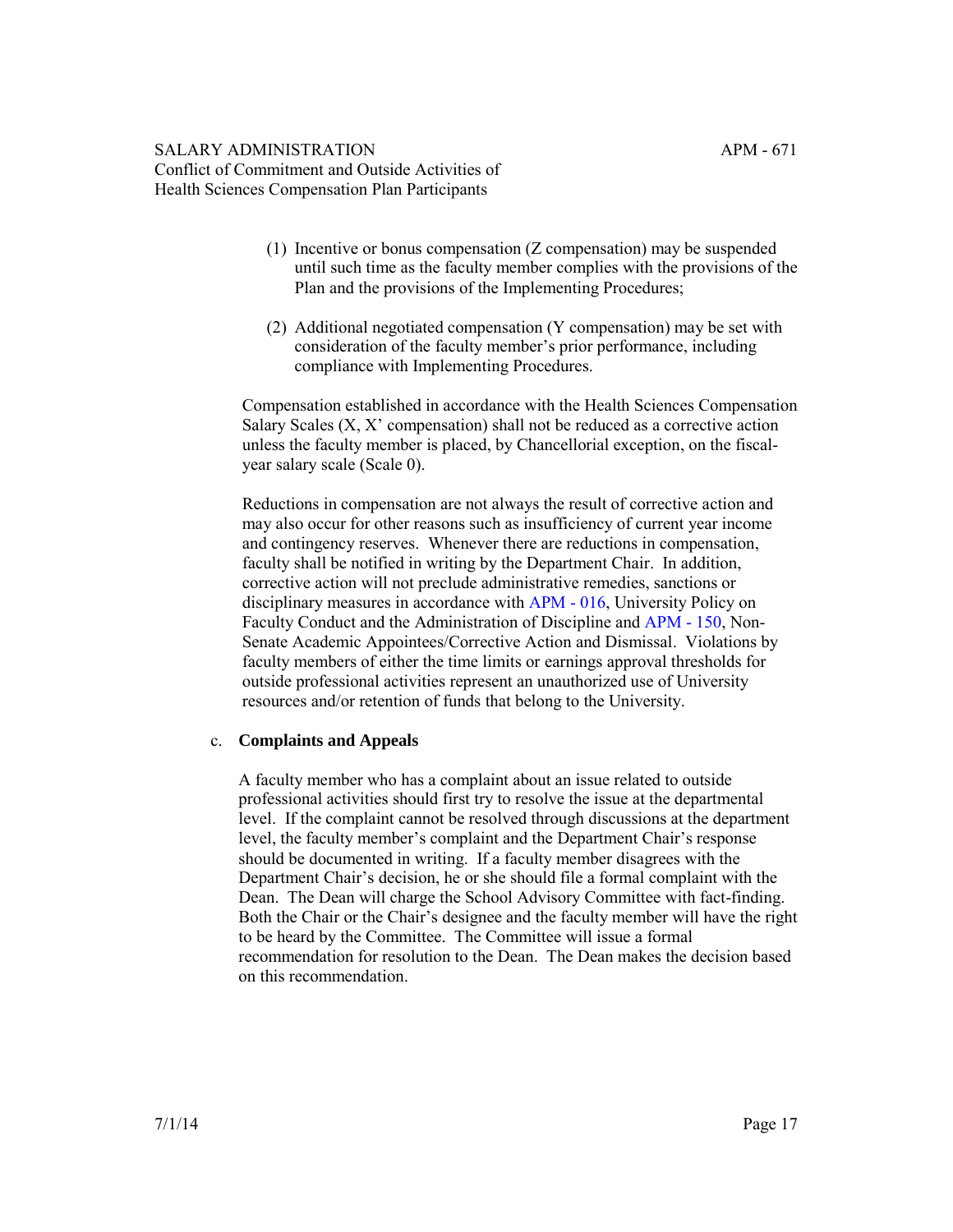# d. **Grievance Rights**

Senate faculty members may grieve pursuant to Senate Bylaw 335, Privilege and Tenure: Divisional Committees – Grievance Cases. Non-Senate faculty members may grieve pursuant to [APM - 140](http://ucop.edu/academic-personnel-programs/_files/apm/apm-140.pdf), Non-Senate Academic Appointees/Grievances.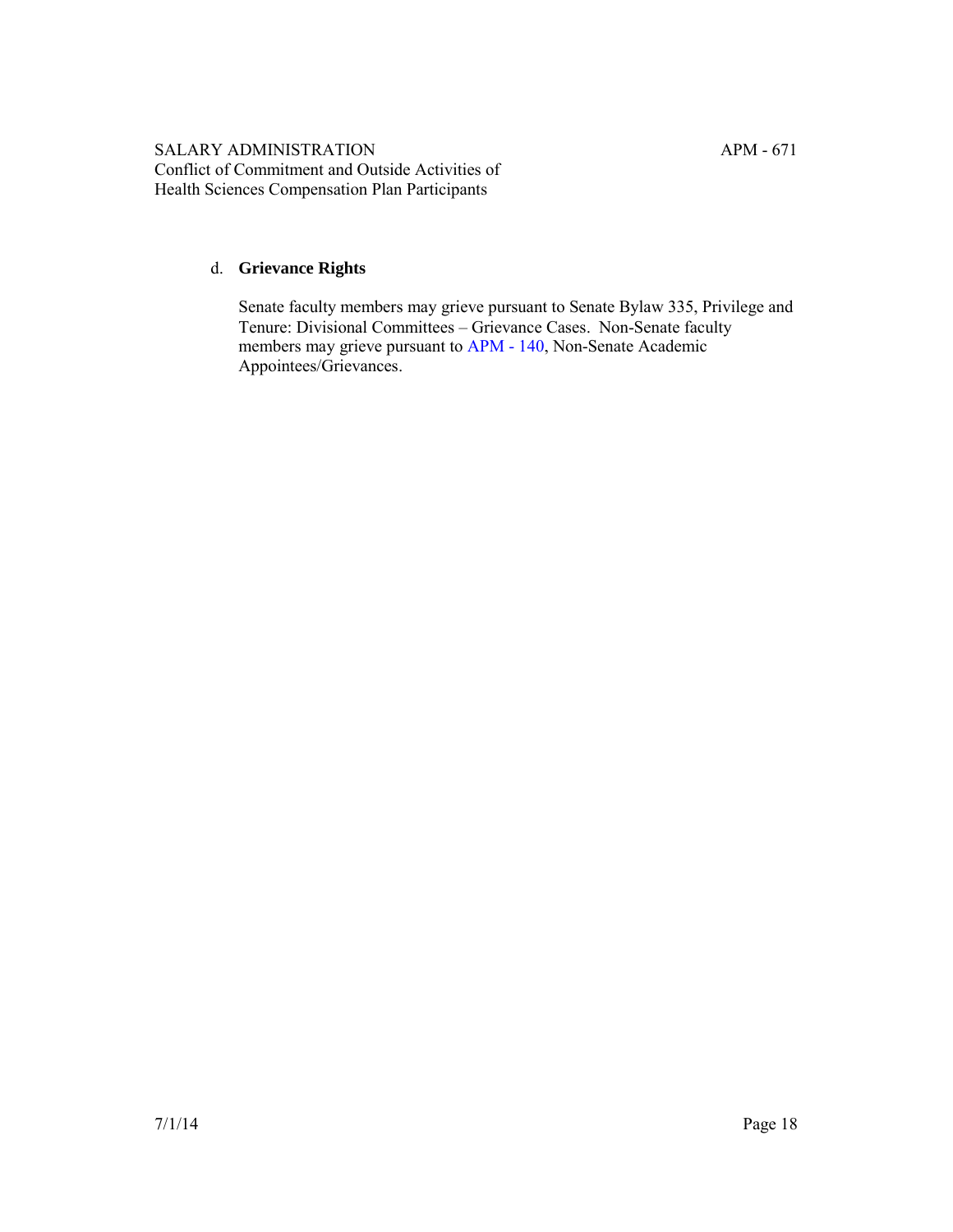#### **RELATED UNIVERSITY POLICIES**

- Standing Order of The Regents 103.1(b)
- University Regulation No.  $3 APM 005$  $3 APM 005$
- University Regulation No.  $4 APM 020$
- Faculty Code of Conduct APM 015
- University Policy on Faculty Conduct and the Administration of Discipline [APM - 016](http://ucop.edu/academic-personnel-programs/_files/apm/apm-016.pdf)
- Standards of Ethical Conduct
- University of California Policy on Disclosure of Financial Interests and Management of Conflicts of Interest Related to Sponsored Projects
- University of California Policy on Disclosure of Financial Interests and Management of Conflicts of Interest, Public Health Service Research Awards
- Policy on Disclosure of Financial Interest in Private Sponsors of Research and Guidelines – [APM – 028](http://ucop.edu/academic-personnel-programs/_files/apm/apm-028.pdf)
- University of California Policy on the Requirement to Submit Proposals and to Receive Awards for Grants and Contracts Through the University Policy and Guidelines on Outside Professional Activities for Officers and Designated Staff
- Conflict of Interest Code Disqualification Requirement
- Conflict of Interest Policy and Compendium of Specialized University Policies BFB-G-39
- Health Care Vendor Relations Policy
- $\bullet$  Health Sciences Compensation Plan APM 670
- $\bullet$  Deans  $-APM 240$
- Faculty Administrators (Positions Less Than 100%) APM 241
- Faculty Administrators (100% Time) APM 246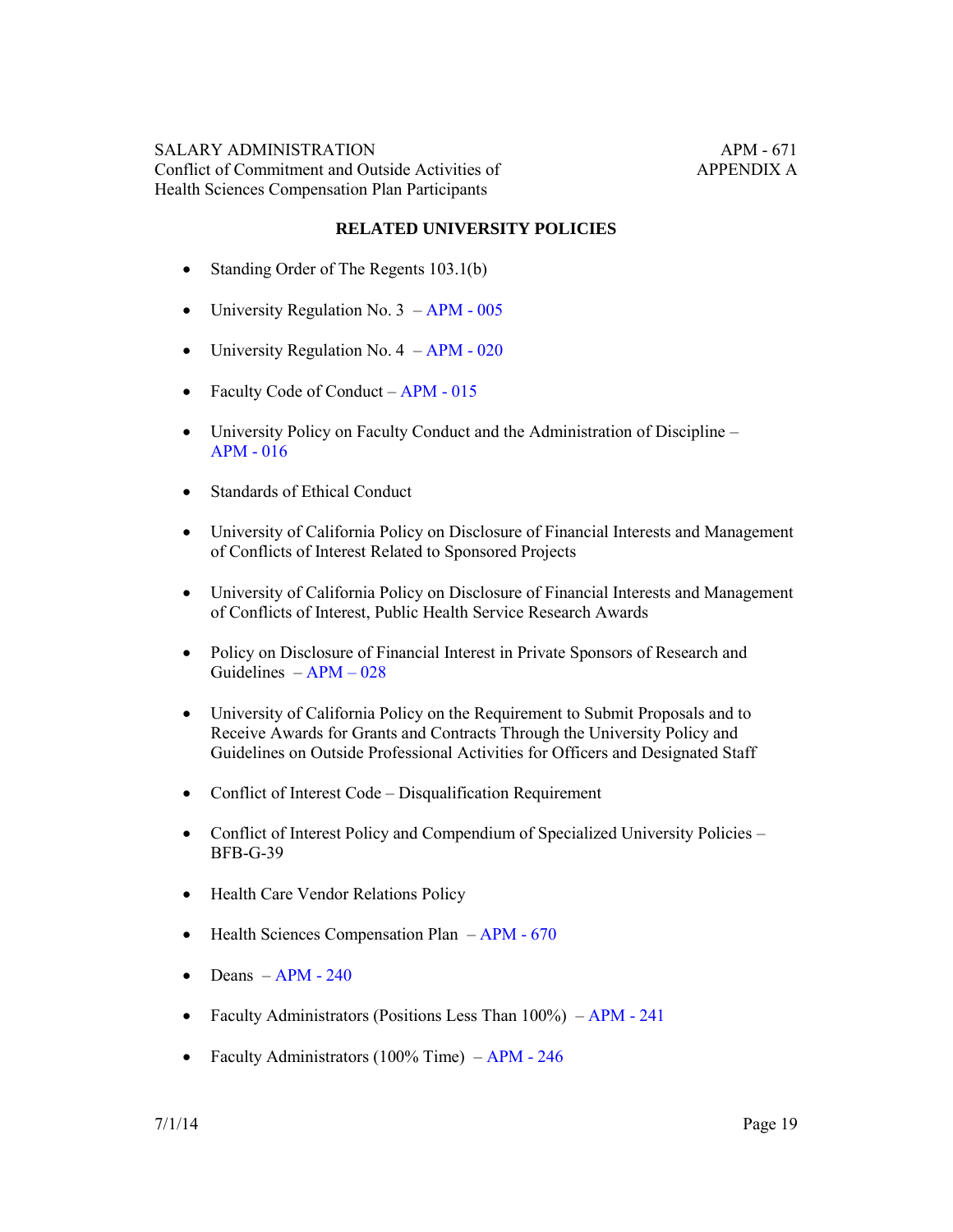# **PRIOR APPROVAL FORM FOR OUTSIDE ACTIVITIES (CATEGORY I)**

|                                                                                                                                                  | Name Please print Please print Please print Please print Please print Please print Please print Please print Please print Please print Please print Please print Please print Please print Please print Please print Please pr                                                                           |      |
|--------------------------------------------------------------------------------------------------------------------------------------------------|----------------------------------------------------------------------------------------------------------------------------------------------------------------------------------------------------------------------------------------------------------------------------------------------------------|------|
| activities answer the following questions. Attach separate sheets, if necessary.                                                                 | For each Category I compensated outside professional activity in which you wish to engage in outside professional                                                                                                                                                                                        |      |
| Type of activity in which you will be involved:<br>Category I Activities<br>Executive/managerial role:<br>Outside teaching or research activity: | Salaried employee:<br>Other potential conflict of commitment:                                                                                                                                                                                                                                            |      |
| General description of the business/agency/organization/group/individual:                                                                        |                                                                                                                                                                                                                                                                                                          |      |
|                                                                                                                                                  |                                                                                                                                                                                                                                                                                                          |      |
| Nature of your relationship to entity named above (check all that apply):<br>Board member:                                                       | Consultant:<br>Salaried employee:<br>Stockholder/partnership interest:<br>Equity/royalty interest: Other, please explain: Contact Contact Contact Contact Contact Contact Contact Contact Contact Contact Contact Contact Contact Contact Contact Contact Contact Contact Contact Contact Contact Contac |      |
| areas of research, industry, and public service:                                                                                                 | Description of the nature of your participation in this activity, including, if you wish, possible beneficial outcomes to                                                                                                                                                                                |      |
|                                                                                                                                                  | Beginning/ending month/year you could be involved in this activity:                                                                                                                                                                                                                                      |      |
|                                                                                                                                                  | Fiscal year(s) for which seeking approval: (Approvals are generally for one fiscal year<br>but may be granted for a longer term not to exceed five years. Outside income reports must be submitted annually.)                                                                                            |      |
| Estimated number of days= involvement during fiscal-year appointment:                                                                            |                                                                                                                                                                                                                                                                                                          |      |
|                                                                                                                                                  | Do you wish to take a full- or part-time leave while engaged in this activity?                                                                                                                                                                                                                           |      |
|                                                                                                                                                  | Approval granted through fiscal year<br>ending June 30, ________                                                                                                                                                                                                                                         |      |
|                                                                                                                                                  | Request denied:                                                                                                                                                                                                                                                                                          |      |
|                                                                                                                                                  | Department Chair                                                                                                                                                                                                                                                                                         | Date |
|                                                                                                                                                  | Dean                                                                                                                                                                                                                                                                                                     | Date |
| <b>Faculty Member Signature</b><br>Date                                                                                                          | Chancellor or Chancellor's Designee                                                                                                                                                                                                                                                                      | Date |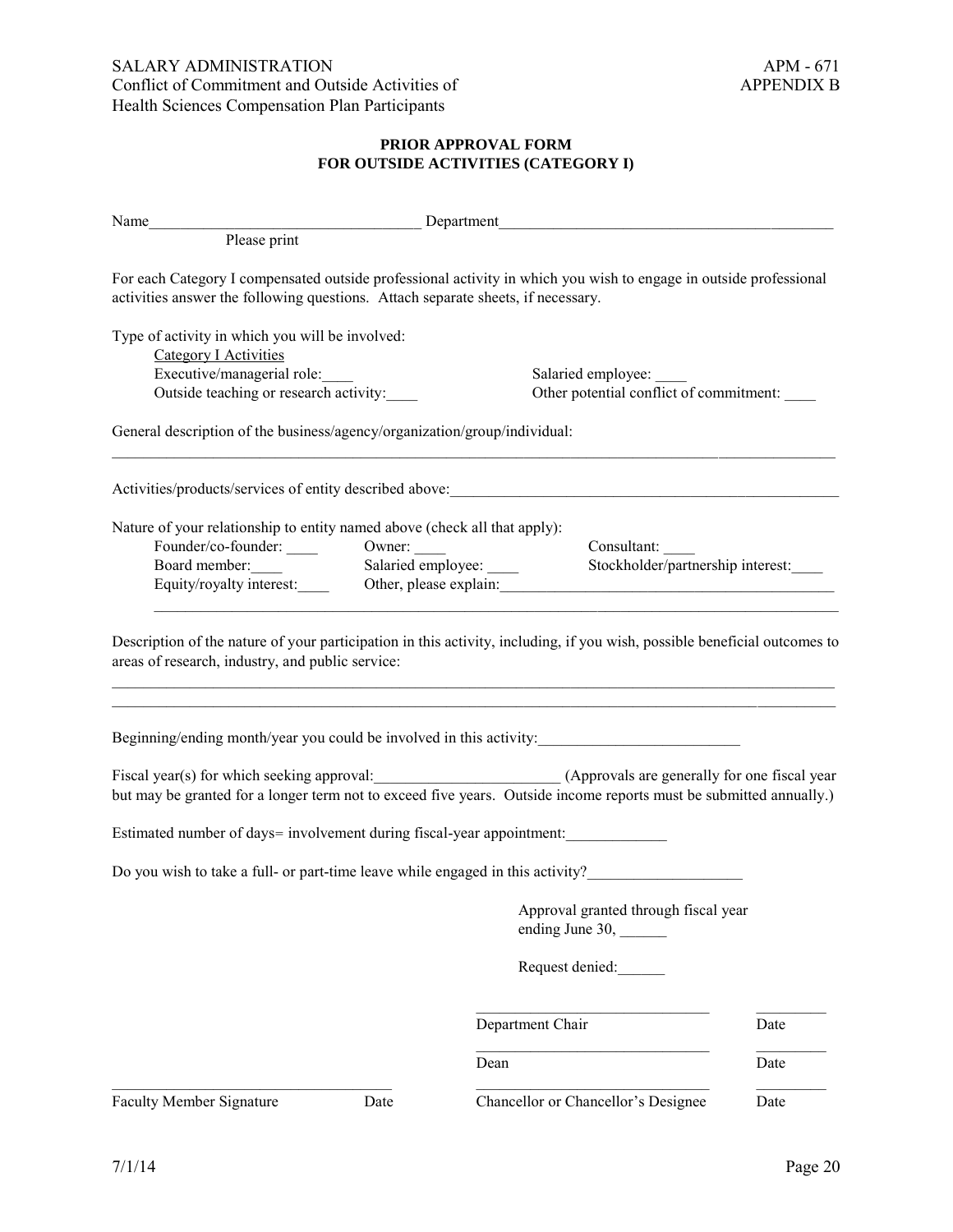## **REPORT OF CATEGORY I AND II COMPENSATED OUTSIDE PROFESSIONAL ACTIVITIES**  FOR THE FISCAL YEAR ENDING JUNE 30. **EXPLANATIONS FOR INFORMATION REQUESTED**

Compensated Outside Activities: *Compensation* is defined broadly as all types of remuneration (including stock options) realized or having the potential to become realized for outside activity, excluding customary honoraria and reimbursement for reasonable travel expenses and per diem.

Fiscal-Year Faculty Appointment: A *Fiscal-Year Appointment* is an appointment in which the faculty member renders service to the University throughout the calendar year as opposed to the academic year ([APM - 600-4-f\)](http://ucop.edu/academic-personnel-programs/_files/apm/apm-600.pdf). Fiscal-year faculty accrue vacation time in accordance with [APM - 730.](http://ucop.edu/academic-personnel-programs/_files/apm/apm-730.pdf)

Terms of Leave, if any: A faculty member may be permitted to go on full- or part-time leave in order to pursue certain compensated outside professional activities. If you were on such leave during any part of the pertinent fiscal year, provide information here about the percentage of time and inclusive months.

Category: For each activity, enter I or II.

*Category I* activities include: teaching, research, or administering a grant at an educational institution, trust, organization, government agency, or foundation outside of the University; employment outside the University; assuming a founding/co-founding role of a company; assuming an executive or managerial position outside of the University. You must receive prior approval to engage in Category I activities, which always count toward the 21-48-day limit and must be reported annually.

*Category II* activities include: additional University-compensated teaching, including teaching pursuant to [APM – 662,](http://ucop.edu/academic-personnel-programs/_files/apm/apm-662.pdf) Additional Compensation: Additional Teaching, for UNEX courses and programs, other continuing education programs run by the University, and self-supporting UC degree programs; consulting under the auspices of the University of California; consulting or testifying as an expert or professional witness; consulting for for-profit entities; consulting for non-profit entities; consulting for non-profit health or education-related organizations; consulting for government agencies; serving on a board of directors outside of the University whether compensated or uncompensated; providing or presenting a workshop for industry; providing outside consulting or compensated professional activities performed for entities such as the Los Alamos and Lawrence Livermore National Laboratories; other income-generating activities specified in approved Implementing Procedures. Category II activities are counted within the 21- 48-day limit and must be reported annually.

Number of Days: A full-time faculty member may engage in outside professional activities 21- 48 days depending on the terms of the Department/School Implementing Procedures.

Enter the approximate number of days you worked on this activity during your period of active service to the University. For compensated outside professional activities a *Day* is defined using common sense and customary practice. This definition may vary by campus and/or discipline. A School or Departmental Implementing Procedure may include a more specific definition of a day. For additional teaching activities, the general rule is that every six contact or "podium" hours spent with students equals one day. See [APM - 662](http://ucop.edu/academic-personnel-programs/_files/apm/apm-662.pdf) for further information.

Role: Use one or more of the following terms to describe your relationship to the entity identified in the last column: Founder/co-founder, owner, board member, consultant, recipient of equity or royalty interest, stockholder or partnership interest, salaried employee, or other (explain).

Compensation Dollars in Thousands: If income earned for the activity did not exceed the annual threshold, check the box in the left column. If income earned exceeded the annual threshold, enter the amount earned in the right column.